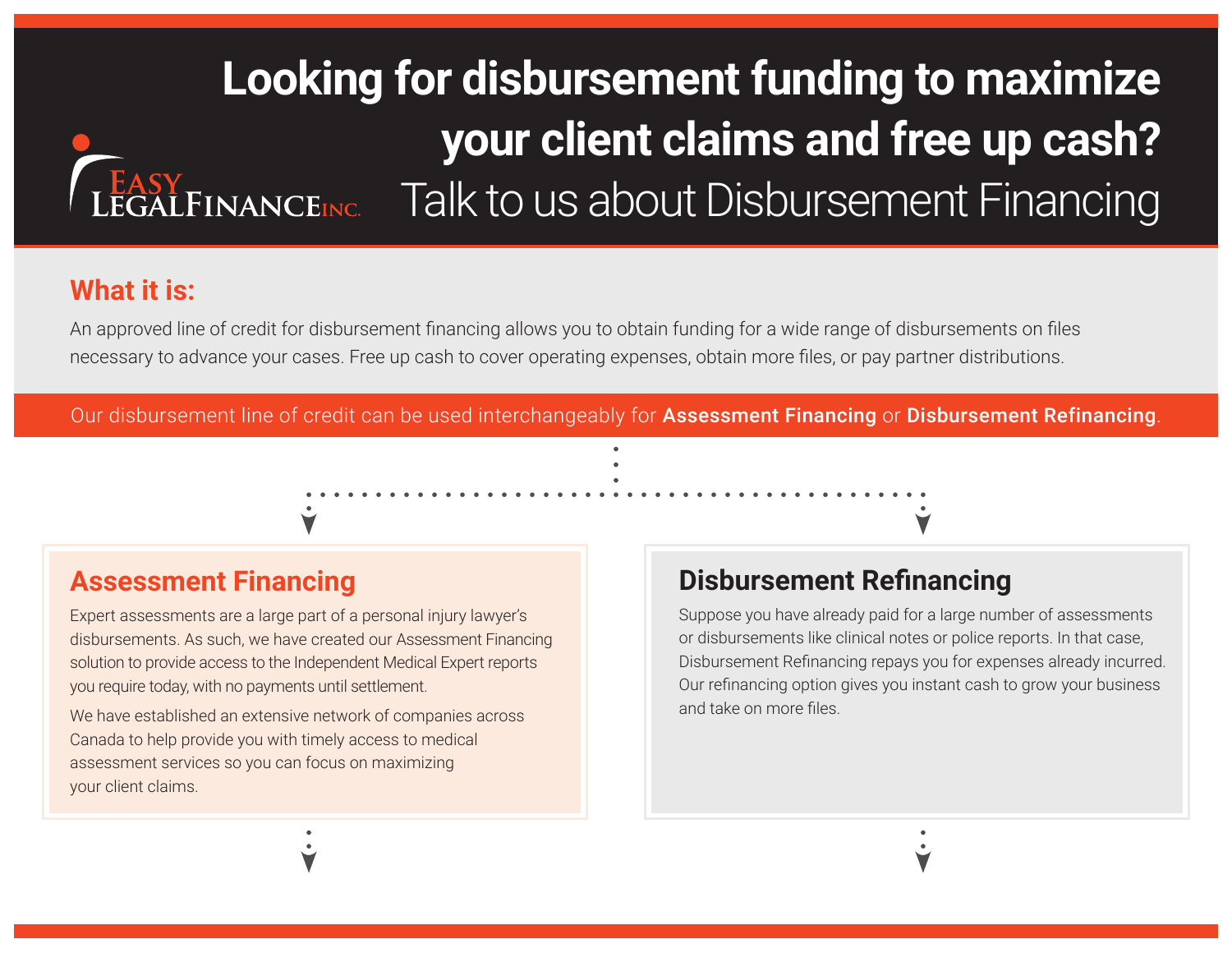

# **Assessment Financing and Disbursement Refinancing**

# **How Assessment Financing works:**

- We work with you to establish a line of credit based on your specific needs.
- You contact any of the Assessment Partners in our program to source an expert or service.
- The Assessment Partner completes the service and sends us the invoice.
- The Assessment Partner sells the invoice to Easy Legal Finance based on your direction.
- You pay the invoice amount to Easy Legal Finance upon the settlement of the claim. If less than 24 months, no interest is charged.

## **Key loan details:**

- Competitive rates
- No file review
- No administrative headaches
- No interest or financing costs for 24 months\*
- No payment of principal or any interest until settlement

#### \* An extension is negotiable if a file has not set settled within this term

# **How Disbursement Refinancing works:**

- We work with you to establish a line of credit based on your specific needs.
- You send us a list of paid and unbilled disbursements on active files, the sum of which you want to draw on the disbursement line of credit.
- We credit your bank account or send you a cheque for the total of disbursements you want to refinance.
- At the earlier of file settlement or three years, you pay Easy Legal the principal amount financed plus accrued interest from the date of the draw.

## **Key loan details:**

- Competitive rates
- No file review
- No administrative headaches
- Three-year term, extension negotiable if file has not settled within three years from date of draw
- Interest accrues from date of the draw
- No payment of principal or interest until file settles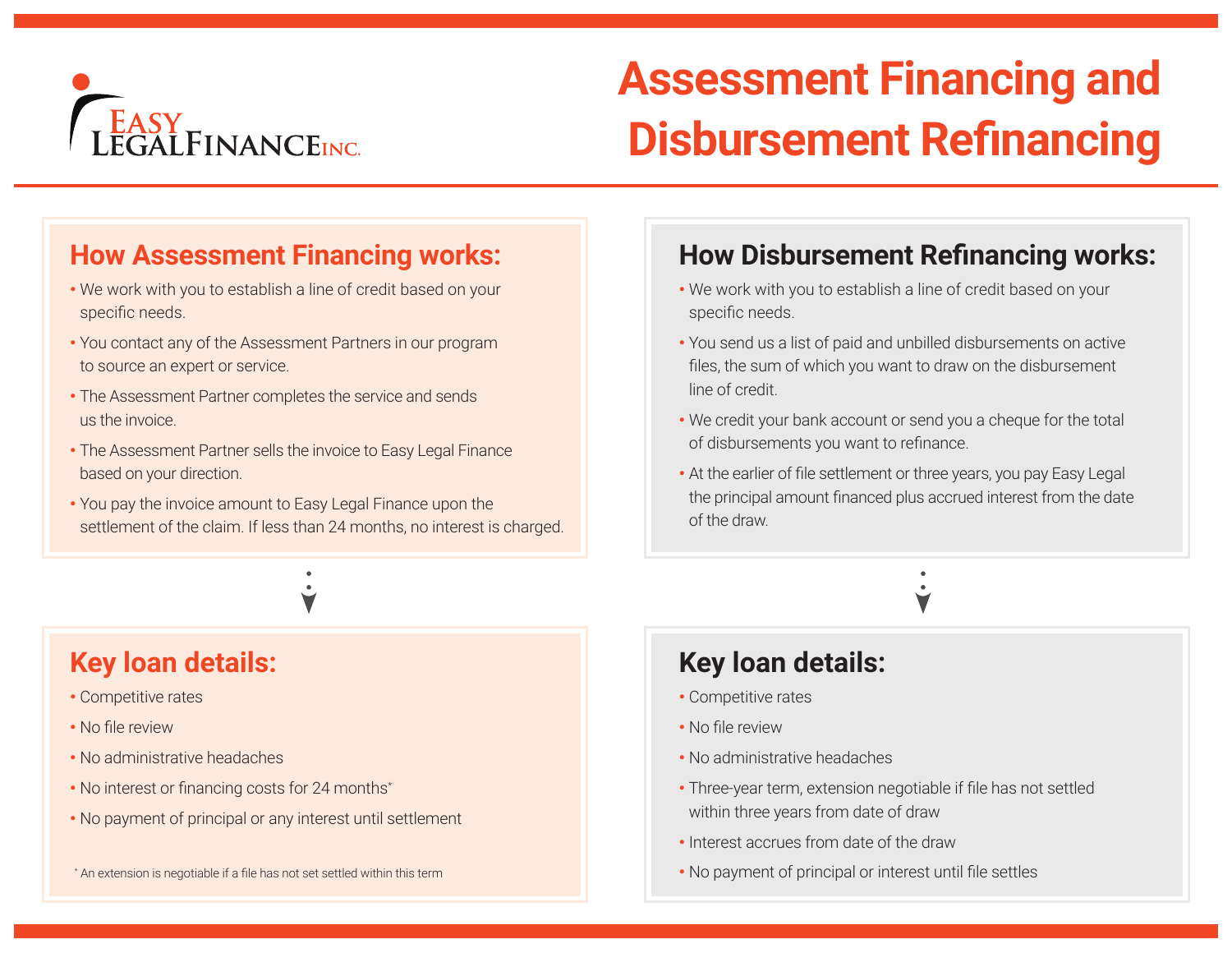

# **Access the Independent Medical Experts you require**

We connect you with qualified medical assessment firms that provide the expert evidence you need to build your personal injury cases. Our partners are a roster of specialists and regional/national experts that can assist with a wide range of services, including:

### Accident Benefits **Employer** Employer **Forensics** Functional

- 
- Assessment of Attendant Care Needs
- Catastrophic Assessments
- File Reviews
- Functional Abilities Evaluation
- Functional Medicine Evaluation
- Independent Medical Evaluation
- Insurer Examination
- Job Site Assessment
- Labour Market Re-Entry **Assessments**
- Neuropsychological Assessments
- Physical Demands Analysis
- Psycho-Vocational Evaluation
- Vocational and Employability Assessment

- Ergonomic Assessments
- File Reviews
- Functional Abilities Evaluation
- Functional Medicine Evaluation
- Independent Medical Evaluation
- Job Site Assessment
- Labour Market Re-Entry **Assessments**
- Neuropsychological **Assessments**
- Non-Medical Summary
- Physical Demands Analysis
- Pre-Employment Medicals
- Vocational and Employability **Assessments**
- Workplace Risk Assessment

- Biomechanic
- Collision Reconstruction
- Fire Investigation
- Human Factors
- Product and Material Failure
- Slips, Trips & Falls
- Workplace & Industrial Accidents

- Cognitive Abilities Evaluation
- Cost of Future Care Evaluation
- Ergonomic Evaluations
- Functional Capacity/ Abilities Evaluation
- In-Home Assessments
- Worksite Evaluations